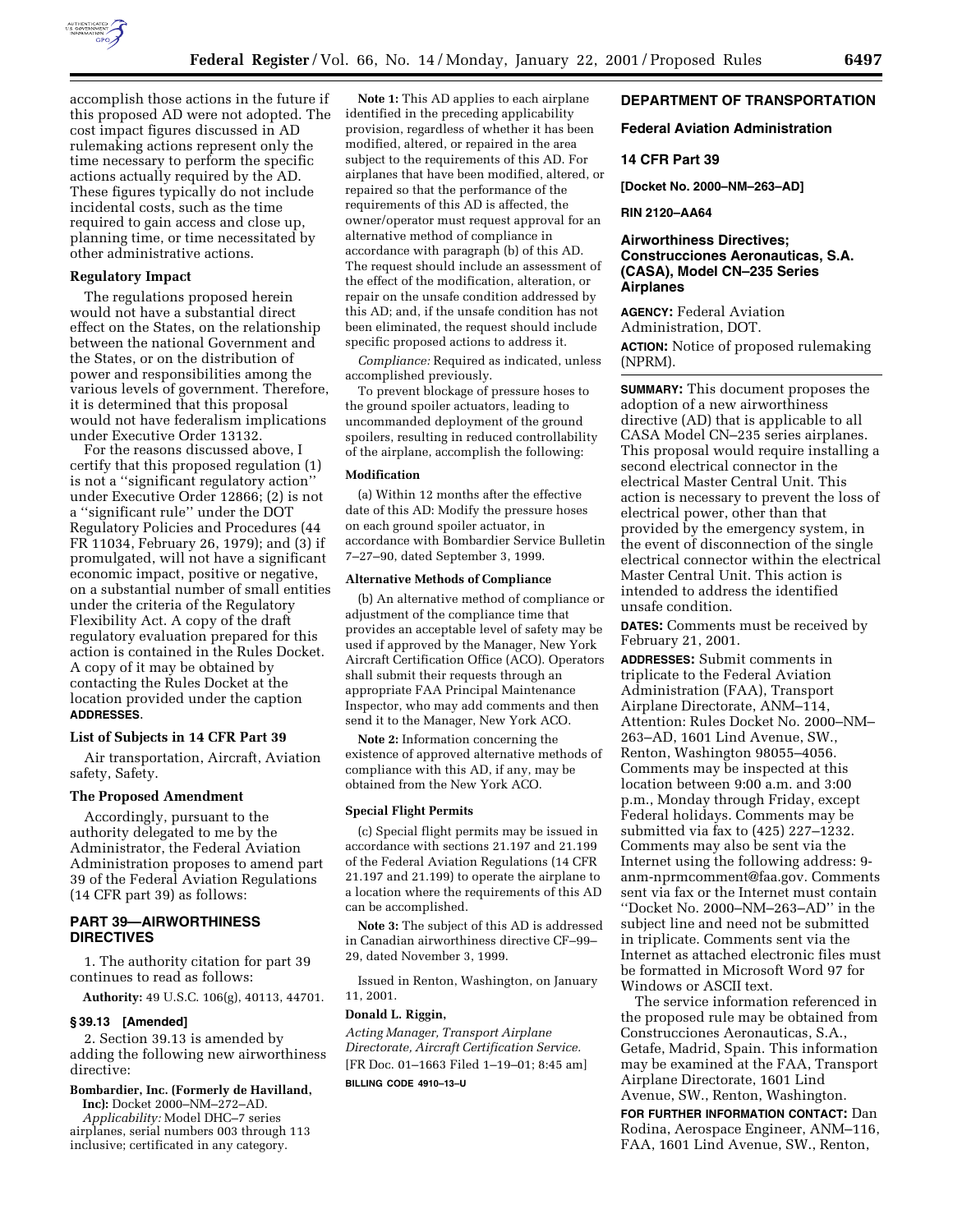Washington 98055–4056; telephone (425) 227–2125; fax (425) 227–1149. **SUPPLEMENTARY INFORMATION:**

## **Comments Invited**

Interested persons are invited to participate in the making of the proposed rule by submitting such written data, views, or arguments as they may desire. Communications shall identify the Rules Docket number and be submitted in triplicate to the address specified above. All communications received on or before the closing date for comments, specified above, will be considered before taking action on the proposed rule. The proposals contained in this action may be changed in light of the comments received.

Submit comments using the following format:

• Organize comments issue-by-issue. For example, discuss a request to change the compliance time and a request to change the service bulletin reference as two separate issues.

• For each issue, state what specific change to the proposed AD is being requested.

• Include justification (e.g., reasons or data) for each request.

Comments are specifically invited on the overall regulatory, economic, environmental, and energy aspects of the proposed rule. All comments submitted will be available, both before and after the closing date for comments, in the Rules Docket for examination by interested persons. A report summarizing each FAA-public contact concerned with the substance of this proposal will be filed in the Rules Docket.

Commenters wishing the FAA to acknowledge receipt of their comments submitted in response to this action must submit a self-addressed, stamped postcard on which the following statement is made: ''Comments to Docket Number 2000–NM–263–AD.'' The postcard will be date stamped and returned to the commenter.

### **Availability of NPRMs**

Any person may obtain a copy of this NPRM by submitting a request to the FAA, Transport Airplane Directorate, ANM–114, Attention: Rules Docket No. 2000–NM–263–AD, 1601 Lind Avenue, SW., Renton, Washington 98055–4056.

### **Discussion**

The Direccion General de Aviacion Civil (DGAC), which is the airworthiness authority for Spain, notified the FAA that an unsafe condition may exist on all CASA Model CN–235 series airplanes. The DGAC advises that an incorrect assembly of the electrical connector of the Master Central Unit could lead to a disconnection of the connector. This condition, if not corrected, could result in the loss of electrical power, other than that provided by the emergency system, in the event of disconnection of the single electrical connector within the electrical Master Central Unit.

# **Explanation of Relevant Service Information**

CASA has issued Service Bulletin SB– 235–24–14, dated June 27, 2000, which describes procedures for installing a second connector in the Master Central Unit. This second connector would allow the electrical connections to the generator and the battery on each side of the electrical Master Central Unit to be independent. The accomplishment of the actions specified in the service bulletin is intended to adequately address the identified unsafe condition. The DGAC classified this service bulletin as mandatory and issued Spanish airworthiness directive 06/00, dated June 27, 2000, in order to assure the continued airworthiness of these airplanes in Spain.

## **FAA's Conclusions**

These airplane models are manufactured in Spain and are type certificated for operation in the United States under the provisions of section 21.29 of the Federal Aviation Regulations (14 CFR 21.29) and the applicable bilateral airworthiness agreement. Pursuant to this bilateral airworthiness agreement, the DGAC has kept the FAA informed of the situation described above. The FAA has examined the findings of the DGAC, reviewed all available information, and determined that AD action is necessary for products of this type design that are certificated for operation in the United States.

# **Explanation of Requirements of Proposed Rule**

Since an unsafe condition has been identified that is likely to exist or develop on other airplanes of the same type design registered in the United States, the proposed AD would require accomplishment of the actions specified in the service bulletin described previously.

# **Cost Impact**

The FAA estimates that 1 airplane of U.S. registry would be affected by this proposed AD, that it would take approximately 8 work hours to accomplish the proposed installation, and that the average labor rate is \$60 per work hour. Required parts would cost

approximately \$877. Based on these figures, the cost impact of the proposed AD on U.S. operators is estimated to be \$1,357.

The cost impact figure discussed above is based on assumptions that no operator has yet accomplished any of the proposed requirements of this AD action, and that no operator would accomplish those actions in the future if this proposed AD were not adopted. The cost impact figures discussed in AD rulemaking actions represent only the time necessary to perform the specific actions actually required by the AD. These figures typically do not include incidental costs, such as the time required to gain access and close up, planning time, or time necessitated by other administrative actions.

## **Regulatory Impact**

The regulations proposed herein would not have a substantial direct effect on the States, on the relationship between the national Government and the States, or on the distribution of power and responsibilities among the various levels of government. Therefore, it is determined that this proposal would not have federalism implications under Executive Order 13132.

For the reasons discussed above, I certify that this proposed regulation (1) is not a ''significant regulatory action'' under Executive Order 12866; (2) is not a ''significant rule'' under the DOT Regulatory Policies and Procedures (44 FR 11034, February 26, 1979); and (3) if promulgated, will not have a significant economic impact, positive or negative, on a substantial number of small entities under the criteria of the Regulatory Flexibility Act. A copy of the draft regulatory evaluation prepared for this action is contained in the Rules Docket. A copy of it may be obtained by contacting the Rules Docket at the location provided under the caption **ADDRESSES**.

## **List of Subjects in 14 CFR Part 39**

Air transportation, Aircraft, Aviation safety, Safety.

## **The Proposed Amendment**

Accordingly, pursuant to the authority delegated to me by the Administrator, the Federal Aviation Administration proposes to amend part 39 of the Federal Aviation Regulations (14 CFR part 39) as follows:

# **PART 39—AIRWORTHINESS DIRECTIVES**

1. The authority citation for part 39 continues to read as follows:

**Authority:** 49 U.S.C. 106(g), 40113, 44701.